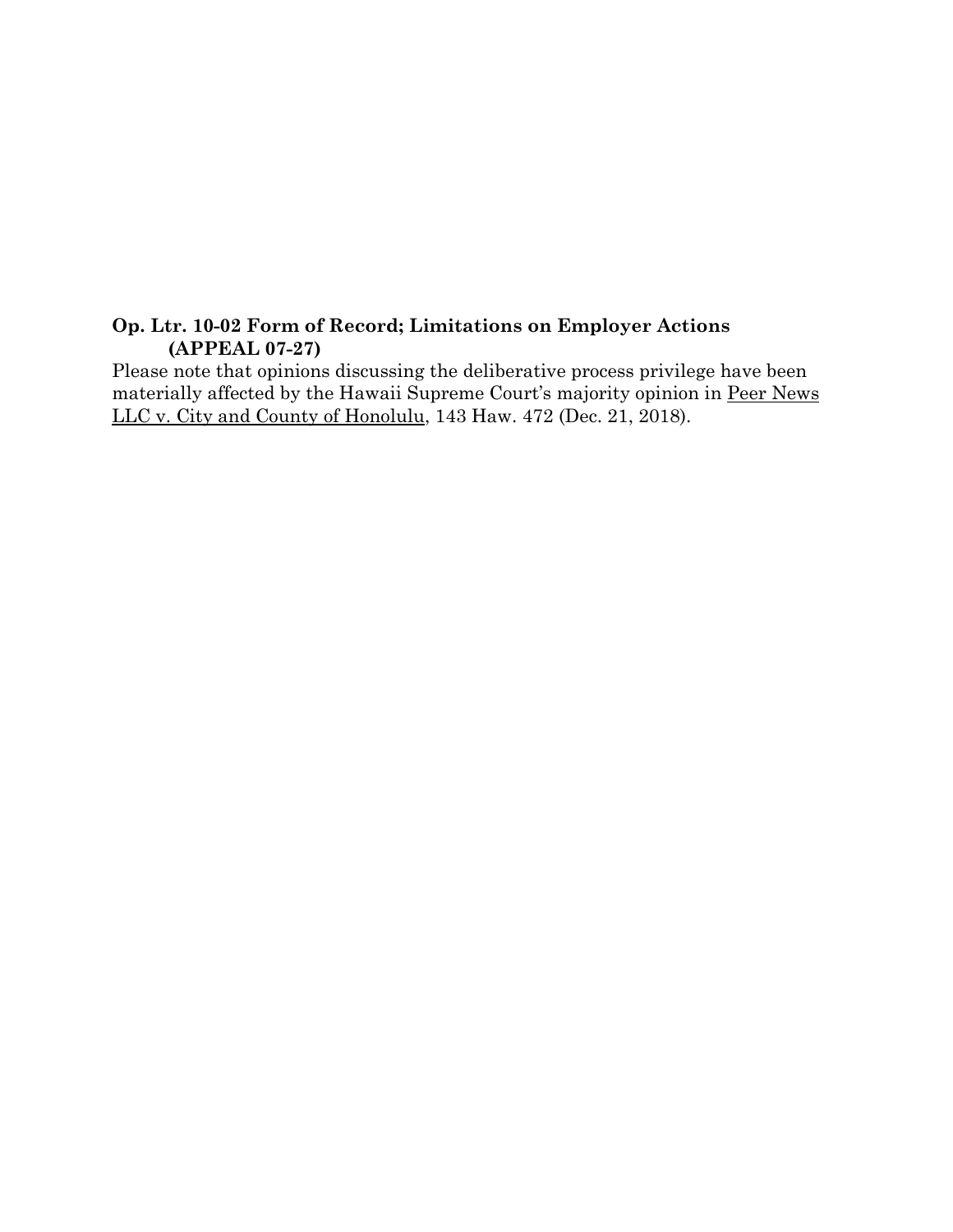

**LINDA LINGLE** GOVERNOR

 **JAMES R. AIONA, JR.**  LIEUTENANT GOVERNOR

#### **STATE OF HAWAII**  OFFICE OF THE LIEUTENANT GOVERNOR<br> **CATHY L. TAKASE ACTING DIRECTOR OFFICE OF INFORMATION PRACTICES**

NO. 1 CAPITOL DISTRICT BUILDING NO. 1 CAPITOL DISTRICT BUILDING<br>250 SOUTH HOTEL STREET, SUITE 107 HONOLULU, HAWAI'I 96813 HONOLULU, HAWAI'I 96813<br>Telephone: (808) 586-1400 FAX: (808) 586-1412 E-MAIL: oip@hawaii.gov www.hawaii.gov/oip

The Office of Information Practices (OIP) is authorized to issue this advisory opinion under the Uniform Information Practices Act (Modified), chapter 92F, Hawaii Revised Statutes (HRS) (the UIPA) pursuant to section 92F-42, HRS.

# **ADVISORY OPINION**

Requester: Agency: Date: Subject: **Requester:** Dr. John Wendell **Agency:** University of Hawaii **Date:** August 16, 2010 Form of Record; Limitations on Employer Actions (APPEAL 07-27)

Requester asks whether the University of Hawaii (UH) properly denied Requester's request for all UH faculty names and e-mail addresses (faculty e-mail list) in electronic form under part II of the UIPA, and whether statements made by UH concerning his use of the record it disclosed violate the UIPA.

Unless otherwise indicated, this determination is based solely upon the facts presented in Requester's letter to UH dated April 4, 2007; UH's letter to Requester dated April 10, 2007; Requester's e-mail correspondence with OIP on April 19 and May 30, 2007 and attachments; and UH's letter to OIP dated April 30, 2007 and email correspondence on June 8, 2007.

## **QUESTION(S) PRESENTED**

1. Whether UH is required to provide Requester with a faculty e-mail list in an electronic form.

2. Whether UH may, as Requester's employer, restrict Requester's use of information he obtained under the UIPA.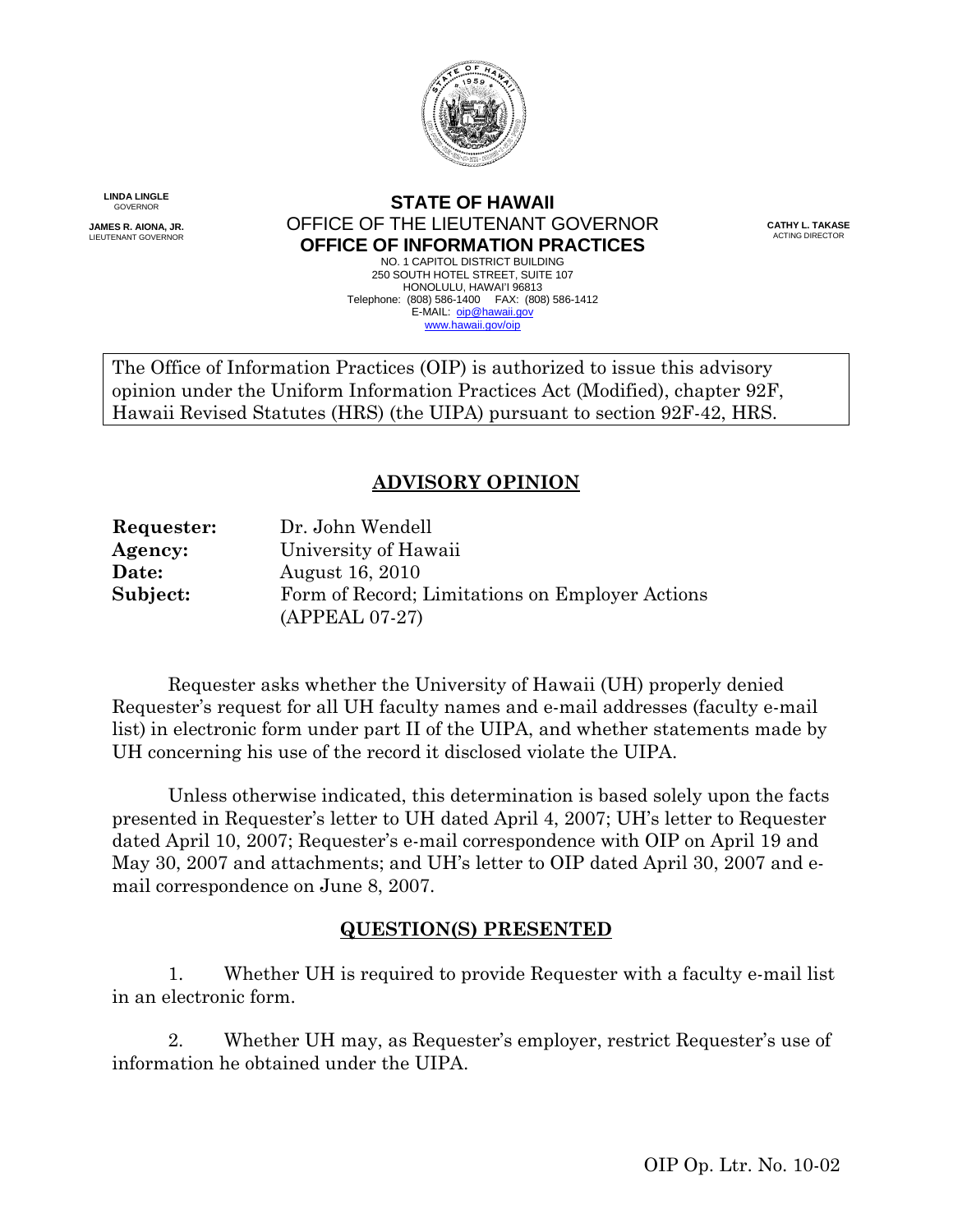#### **BRIEF ANSWER(S)**

1. UH is not required to compile the faculty e-mail list if it is not "readily retrievable." UH need not provide access to information in electronic form if information in that form is protected under a UIPA exception to disclosure and cannot be segregated.

2. Yes. UH is not prohibited from limiting its employees' use of information obtained under a UIPA request because the UIPA does not provide an affirmative right to use such information without repercussion. Thus, UH's notice to Requester that its internal policy prohibited use of its electronic mail system by its employees in the manner intended by Requester did not violate the UIPA.

### **FACTS**

Requester sent a request to UH for "the university e-mail address for every person classified as faculty in the University of Hawaii System[,]" which he stated he preferred to receive in electronic form. UH responded by sending Requester a hard copy of the University of Hawaii 2006-2007 Faculty and Staff System Directory, which it stated was its most current directory containing the information Requester was seeking, and by directing Requester to its website for the most recently updated e-mail address information. UH informed Requester that it "does not maintain a specific electronic file composed only of faculty e-mail addresses" and therefore the directory provided was the existing UH record most responsive to his request. UH also stated that the UH "system's e-mail broadcast facility utilizes a specialized database format that includes other information about the list members in addition to their e-mail addresses."

At the time the directory was provided, UH understood that Requester intended to use the directory to e-mail surveys to all UH faculty members systemwide. UH's response to Requester thus contained a statement that the directory was being provided in response to his UIPA request, but that UH did not, by providing the directory, authorize its use in the intended manner, which would violate UH Executive Policy E-2.210. That policy governs the use and management of the University's information technology (IT) resources, and is directed at, and places restrictions on the use of IT resources by, all faculty, staff and students. Specifically, UH stated the following:

This directory is provided to you solely because you are entitled to it under the UIPA. Providing the directory does not constitute authorization for your contemplated use of information contained in it, which we understand to involve e-mailing a survey to all faculty members systemwide. Such a mass e-mail would violate Executive Policy E-2.210, which requires all users of University information systems to respect the rights of others and specifically states that "[u]sers may not engage in the transmission of unsolicited bulk e-mail ('spamming'), regardless of how

OIP Op. Ltr. No. 10-02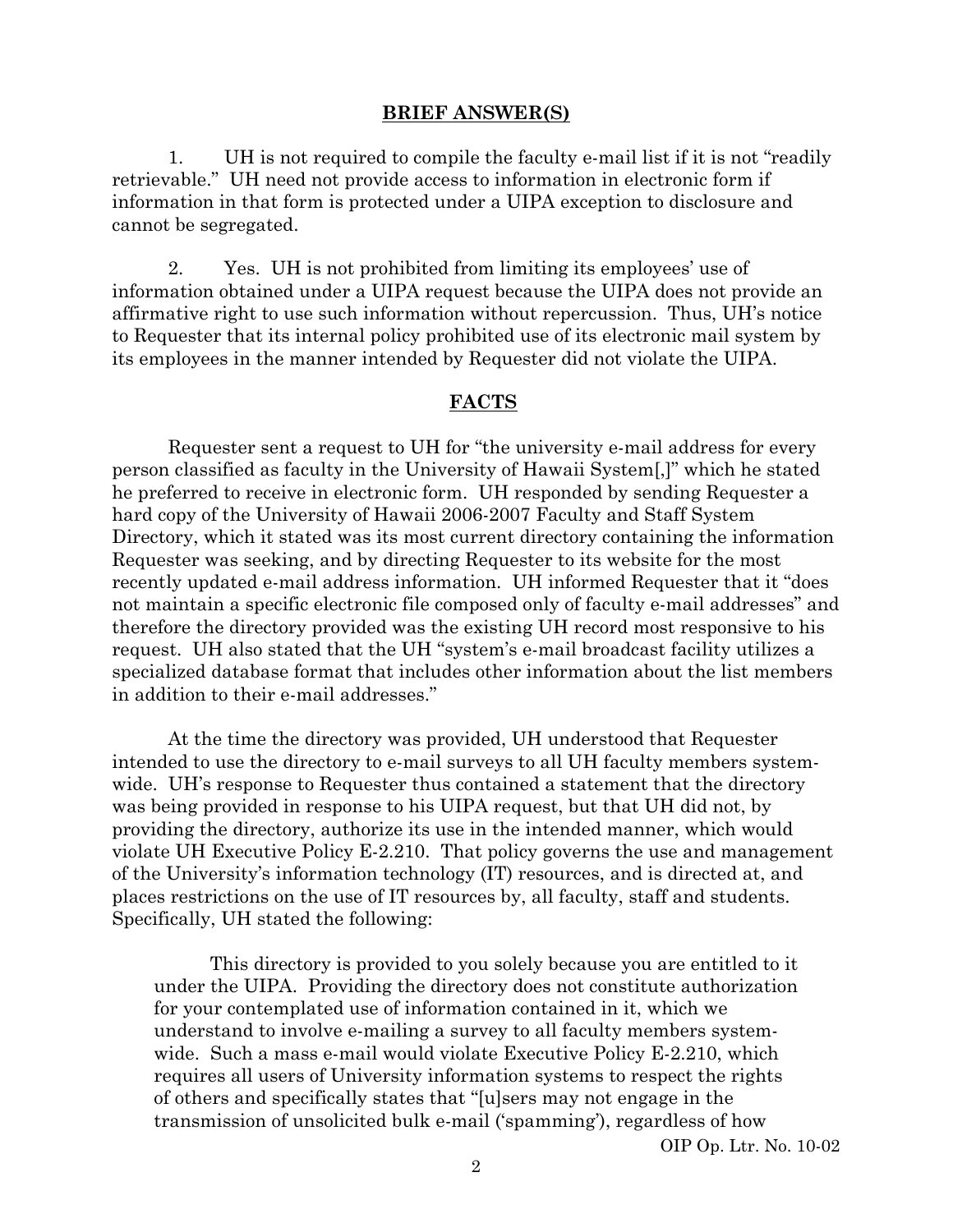important it may seem to the sender." Executive Policy E-2.210 provides that violations may lead to enforcement action, including denial of access."

#### **DISCUSSION**

I. Creation or Compilation of Record Requested/Format of Record

An agency must compile information in response to a UIPA request if it is "readily retrievable." Section 92F-11(c), HRS, states that,"[u]nless the information is readily retrievable in the form in which it is requested, an agency shall not be required to prepare a compilation or summary of its records." Thus, even if an agency does not maintain a specific list of information requested, the agency would be required to compile such a list if it is readily retrievable given the agency's programming capabilities. See OIP Op. Ltr. No. 90-35 at 9-10 (given that the Commission on Water Resource Management, using existing programming capabilities, had routinely retrieved an electronic mailing list of persons filing a Declaration of Water Use for its own use, OIP concluded that such information is "readily retrievable"). Whether information is "readily retrievable" presents a question of fact that must be determined on a case-by-case basis. Id.

UH did not state in its response that a faculty e-mail list is not readily retrievable from any of its electronic records or databases in which the requested information is stored,1 but instead stated that it did not maintain a specific electronic list of only faculty e-mail addresses and therefore provided the printed directory as the existing UH record most responsive to his request. If such a list is readily retrievable, then UH must compile such a list whether or not it actually existed in that form at the time of the request.2 See OIP Op. Ltr. No. 90-35. If it is not, UH should inform the Requester so and cite to section 92F-11(c), HRS. Haw. Admin. R. ¶2-71-14(b)(2).

 A separate question is raised as to the requested physical form of the record.3 An agency must generally provide access to a government record in the physical

 $\overline{a}$ 

 $\,1$ 1 This would include its database utilized for its communications systems as well as any other electronic databases, files or documents that may contain the contact information requested, such as those used for its website or to create the published directory.

 $\overline{2}$ 2 If a list is readily retrievable, UH may first confirm that Requester still wants the list given UH's belief that it was no longer sought by Requester.

 $\overline{3}$ We note the distinction between a record that is requested in any electronic form so that it can be transmitted by e-mail, and records that are requested in the original electronic form in which the record was created and is physically maintained, such as a word document, an excel spreadsheet, or an electronic list from a database, addressed OIP Op. Ltr. No. 10-02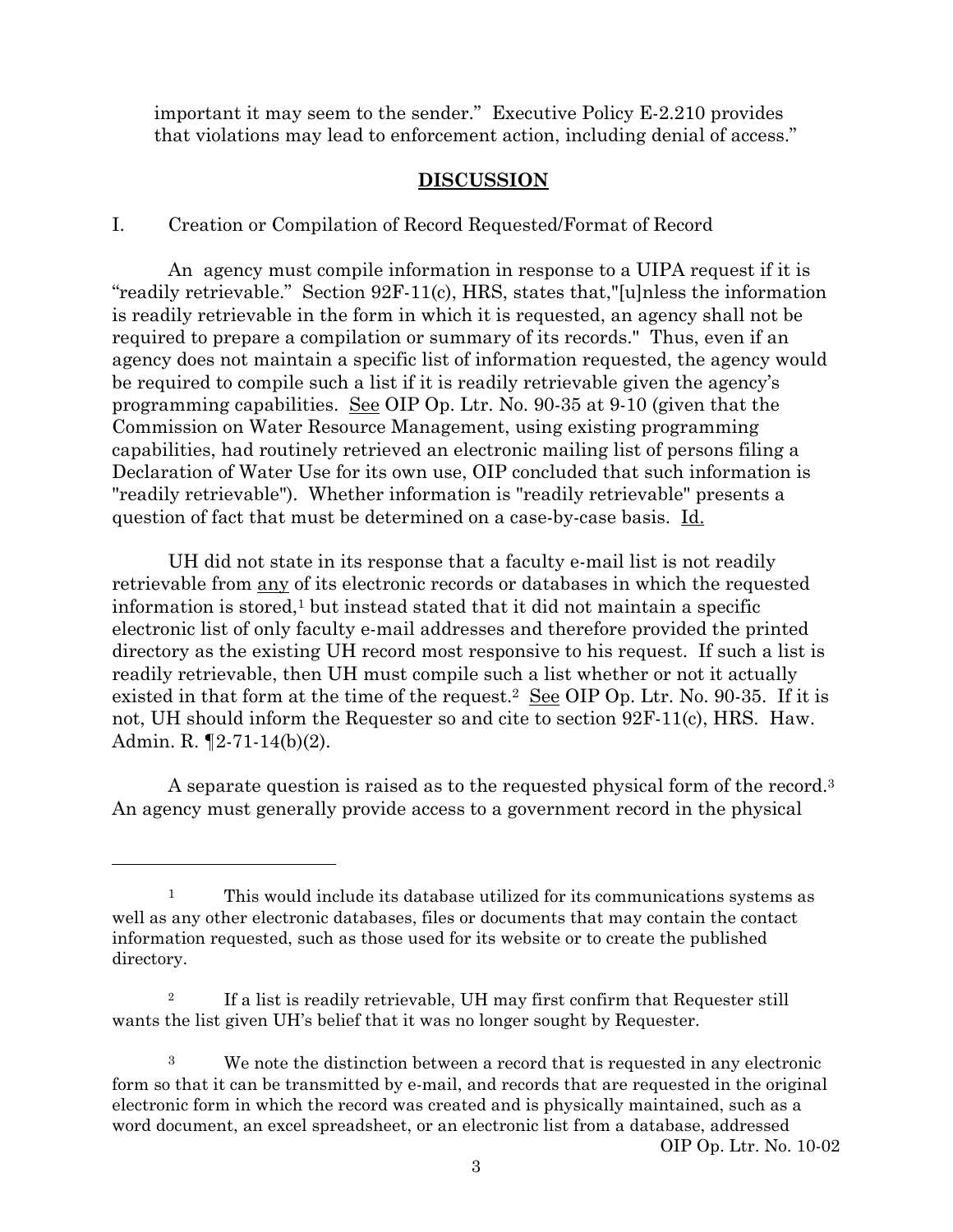OIP Op. Ltr. No. 90-8. form requested by the public as long as an agency maintains the information in that form, and unless doing so might significantly risk damage, loss, or destruction of the original record. See OIP Op. Ltr. No. 90-35 at 10-14. However, the agency may deny access in the form requested if an exception to disclosure applies. Id. For example, it may be appropriate for an agency to deny access to a record in electronic Word format if the record is one that contains embedded data consisting of information that may be withheld under the "frustration" exception to disclosure, such as internal back and forth comments between agency employees that are protected by the deliberative process privilege. See Haw. Rev. Stat.  $\S 92F-13(3)$ ;

UH appears to have denied access to electronic information in its databases on the basis that it cannot segregate information in which faculty members and staff have a significant privacy interest. An agency may deny access to its electronic database where the agency cannot segregate information that may properly be withheld under a UIPA exception to disclosure. See OIP Op. Ltr. No. 05-06; OIP Op. Ltr. No. 90-35. If the requested information cannot be provided in an electronic format from any of UH's electronic records or databases for this reason,4 UH should deny access by citing to section 92F-13(1), HRS, as the basis for its withholding. In that event, UH's disclosure of its printed directory with reference to its website<sup>5</sup> for updated information in response to Requester's request would not violate the UIPA.

#### II. Executive Policy Restriction on Use of UH E-mail System

 $\overline{a}$ 

Requester has complained about UH's reference to Executive Policy E-2.210 because he believes that UH cannot, in its response to a UIPA request, refer in any way to his intended use of the information. OIP finds that UH's statement regarding Executive Policy E-2.210 does not conflict with any right created by the UIPA or any underlying public policy, and therefore does not violate the UIPA.

The purpose for which information obtained under a UIPA request is used is generally irrelevant for purposes of responding to the request. OIP Op. Ltr. No. 90 35 at 14-15 (agency must treat commercial and non-commercial requesters equally).

above. Cf. Haw. Admin. R. ¶2-71-18(c) (agency shall make reasonable effort to transmit copy of record in the manner sought by requester).

4 Requester likely wanted access to UH's electronic e-mail address book, but he might also have been satisfied with the transmission in another electronic form that would allow the data to be readily manipulated to create an electronic address book.

 $\bf 5$ 5 Although an agency may refer a requester to the agency website to access records, we note that a requester may still request that the agency provide a copy, but must then pay for any lawful fees charged. Haw. Rev. Stat. § 92F-11 (except as provided in section 92F-13, agency has an affirmative duty to provide access); Haw. Admin. R. §2-71-19. OIP Op. Ltr. No. 10-02